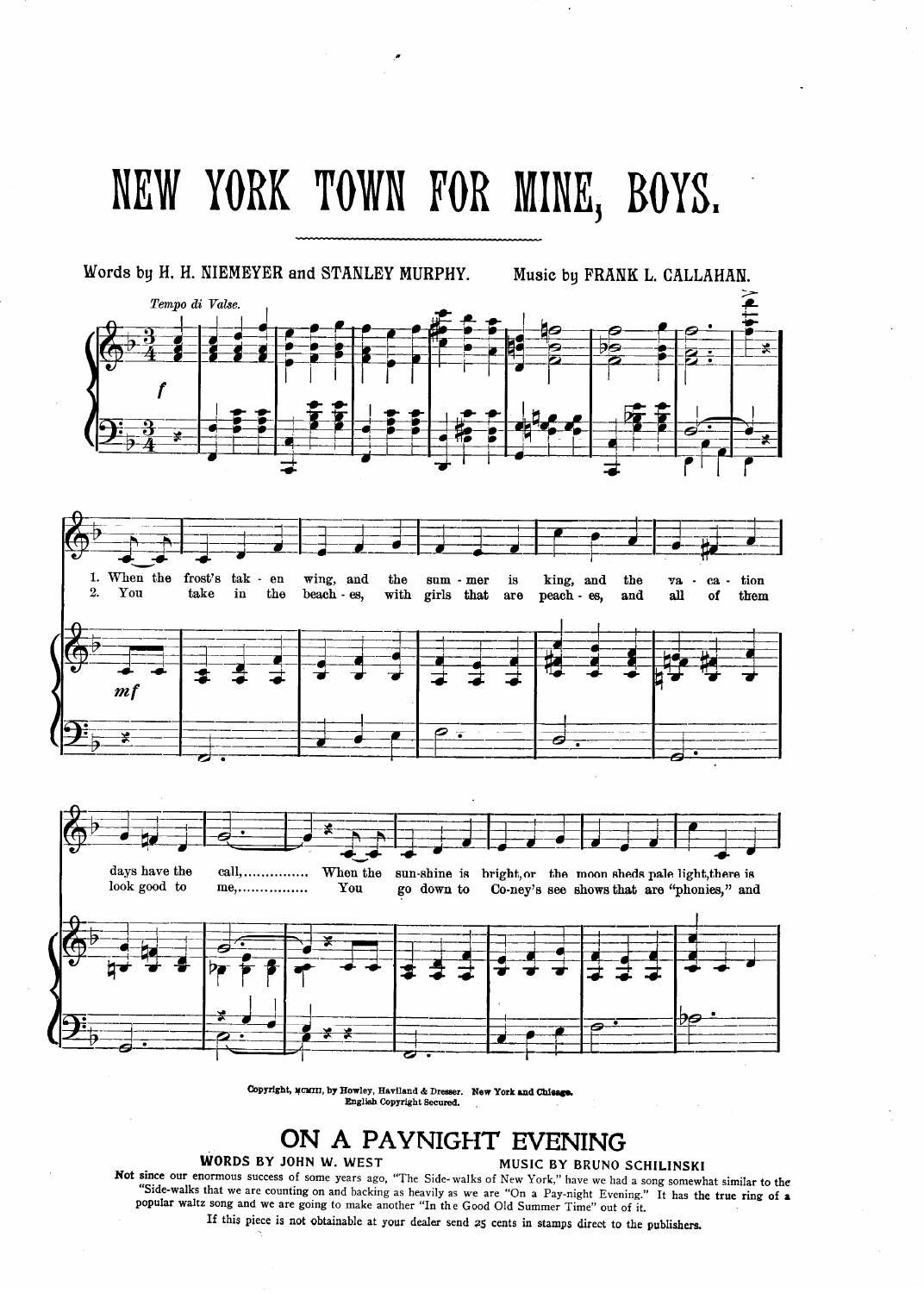

New York Town for Mine, Boys. 3-4.

 $\overline{\mathcal{L}}$  .

## IT'S THE MAN IN THE SOLDIER SUIT

 $\cdot$ 

BY FRED. C. FARRELL AND THEO. F. MORSE

Mr. Morse is responsible not only for "A Little Boy in Blue," but other successes. "It's the Man in the Soldier Suit" we think is as good, if not a better song, both in words and music than "A Little Boy in Blue," and we are going to make a big hit of this song.

If this piece is not obtainable at your dealer send 25 cents in stamps direct to the publishers.